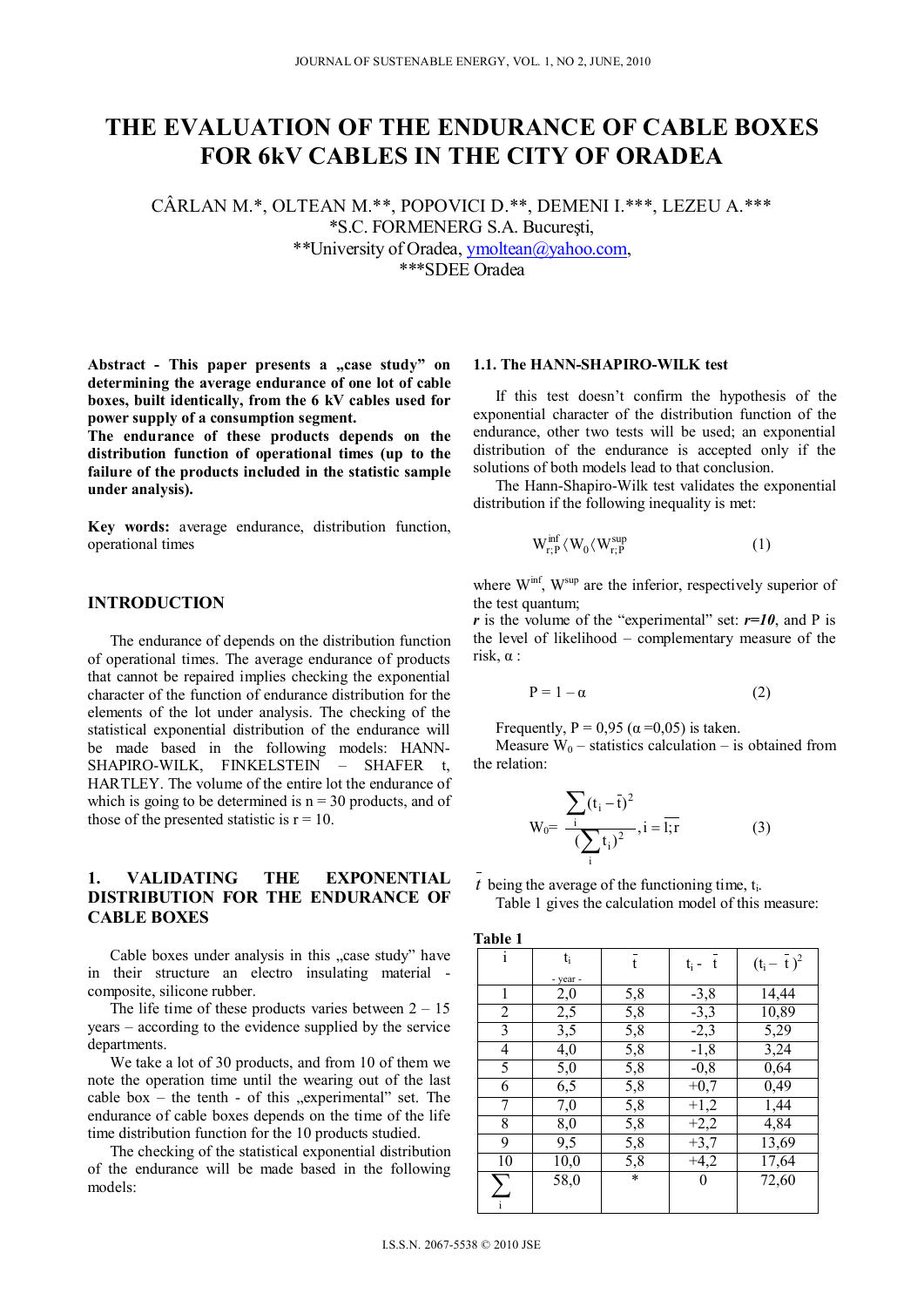**Table 2** 

| $\mathbf r$     | $\overline{P} = 0.95$               |                                      |  |  |
|-----------------|-------------------------------------|--------------------------------------|--|--|
|                 | $\overline{\mathsf{W}}^{\text{mf}}$ | $\overline{\mathsf{W}}^{\text{sup}}$ |  |  |
| 7               | 0,025                               | 0,260                                |  |  |
| 8               | 0,025                               | 0,230                                |  |  |
| $\overline{9}$  | 0,025                               | 0,205                                |  |  |
| 10              | 0,025                               | 0,184                                |  |  |
| 11              | 0,025                               | 0,166                                |  |  |
| 12              | 0,025                               | 0,153                                |  |  |
| $\overline{13}$ | $\overline{0,}025$                  | 0,140                                |  |  |
| 14              | 0,024                               | 0,128                                |  |  |
| 15              | 0,024                               | $\overline{0}$ , 119                 |  |  |
| 16              | 0,023                               | 0,113                                |  |  |
| $\overline{17}$ | 0,023                               | 0,107                                |  |  |
| 18              | 0,022                               | 0,101                                |  |  |
| 19              | 0,022                               | 0,096                                |  |  |
| 20              | 0,021                               | 0,090                                |  |  |
| 21              | 0,020                               | 0,085                                |  |  |
| 22              | 0,020                               | 0,080                                |  |  |
| 23              | 0,019                               | 0,075                                |  |  |
| 24              | 0,019                               | 0,069                                |  |  |
| 25              | 0,018                               | 0,065                                |  |  |
| $\overline{26}$ | 0,018                               | 0,062                                |  |  |
| 27              | 0,017                               | 0,058                                |  |  |
| 28              | $\overline{0,017}$                  | 0,056                                |  |  |
| 29              | 0,016                               | $\overline{0,}054$                   |  |  |
| 30              | 0,016                               | 0,053                                |  |  |

The statistics calculation  $-$  relation  $(3)$  - results:

$$
W_0 = \frac{72,6}{58^2} \Rightarrow W_0 = 0.0216
$$

Table 2 indicates the following values for the  $W<sup>inf</sup>$  and Wsup quantum:

$$
W^{inf} = 0.025;
$$
  

$$
W^{sup} = 0.184.
$$

It turns out that inequality (1) is not met. According to this model, the distribution of the endurance is not exponential:

$$
W_{r=10;P}^{\inf}=0.025\!>\!W_0\!\!=\!\!0.0216\!\!<\!\!W_{r=10;P=0,95}\!\!=\!0.184
$$

### **1.2. The FINKELSTEIN – SHAFER Test**

This test imposes the following condition for validating the exponential hypothesis of the distribution function:

$$
S_0 < S_{r;P}^* \tag{4}
$$

where

 $S_0$  is the statistics calculation:

$$
S_0 = \sum_{i}^{n} \sum_{i}^{n} |A_i; B_i|
$$
 (5)

$$
A_i = \frac{i}{r} - F(t_i) \tag{6}
$$

$$
B_i = F(t_i) - \frac{i-1}{r} \tag{7}
$$

 $F(t<sub>i</sub>)$  is the distribution function:

$$
F(t_i) = 1 - \exp(\frac{t_i}{\bar{t}})
$$
\n(8)

S\* is the test quantile.

The data for calculating the test statistics is given in table 3, and the value of the  $S^*$  quantile is found in table 4. It results:

$$
S_0 = 1,42123 < S^*_{r=10; P=0,95} = 1,7
$$

|                | Table 3 |     |                 |                       |          |                              |                                                   |                       |                                                   |                  |
|----------------|---------|-----|-----------------|-----------------------|----------|------------------------------|---------------------------------------------------|-----------------------|---------------------------------------------------|------------------|
| 1              | $t_i$   | t   | $\frac{t_i}{t}$ | $exp(-\frac{t_i}{t})$ | $F(t_i)$ | $\mathbf{i}$<br>$\mathbf{r}$ | $-F(t_i)$<br>$\overline{\phantom{0}}$<br>r<br>(A) | $i-1$<br>$\mathbf{r}$ | $F(t_i)$ - $\frac{i-1}{i}$<br>$\mathbf{r}$<br>(B) | $max  A_i; B_i $ |
| 1              | 2,0     | 5,8 | 0,34483         | 0,70834               | 0,29166  | 0,1                          | $-0,19166$                                        | 0,00000               | 0,29166                                           | 0,29166          |
| $\overline{2}$ | 2,5     | 5,8 | 0,43103         | 0,64984               | 0,35016  | 0,2                          | $-0,15016$                                        | 0,10000               | 0,25016                                           | 0,25016          |
| 3              | 3,5     | 5,8 | 0,60345         | 0,54692               | 0,45308  | 0,3                          | $-0,15308$                                        | 0,20000               | 0,25308                                           | 0,25308          |
| $\overline{4}$ | 4,0     | 5,8 | 0.68965         | 0,50175               | 0,49825  | 0,4                          | $-0,09825$                                        | 0,30000               | 0,19825                                           | 0,19825          |
| 5              | 5,0     | 5,8 | 0,86207         | 0,42220               | 0,57771  | 0,5                          | $-0,07771$                                        | 0,40000               | 0,17771                                           | 0,17771          |
| 6              | 6,5     | 5,8 | 1,120690        | 0,32605               | 0,67395  | 0,6                          | $-0,07395$                                        | 0,50000               | 0,17395                                           | 0,17395          |
| 7              | 7,0     | 5,8 | 1,20690         | 0,29912               | 0,70088  | 0,7                          | $-0,00088$                                        | 0,60000               | 0,10088                                           | 0,10088          |
| 8              | 8,0     | 5,8 | 1,37931         | 0,25175               | 0,74825  | 0,8                          | $-0,05175$                                        | 0,70000               | 0,04825                                           | 0,04825          |
| 9              | 9,5     | 5,8 | 1,63793         | 0,19438               | 0,80562  | 0,9                          | $-0,09438$                                        | 0,80000               | 0,00562                                           | 0,00562          |
| 10             | 10      | 5,8 | 1,72414         | 0,17833               | 0,82167  | 1,0                          | $-0,17833$                                        | 0,90000               | $-0,07833$                                        | $-0,07833$       |
|                |         |     |                 |                       |          |                              |                                                   |                       |                                                   | 1,42123          |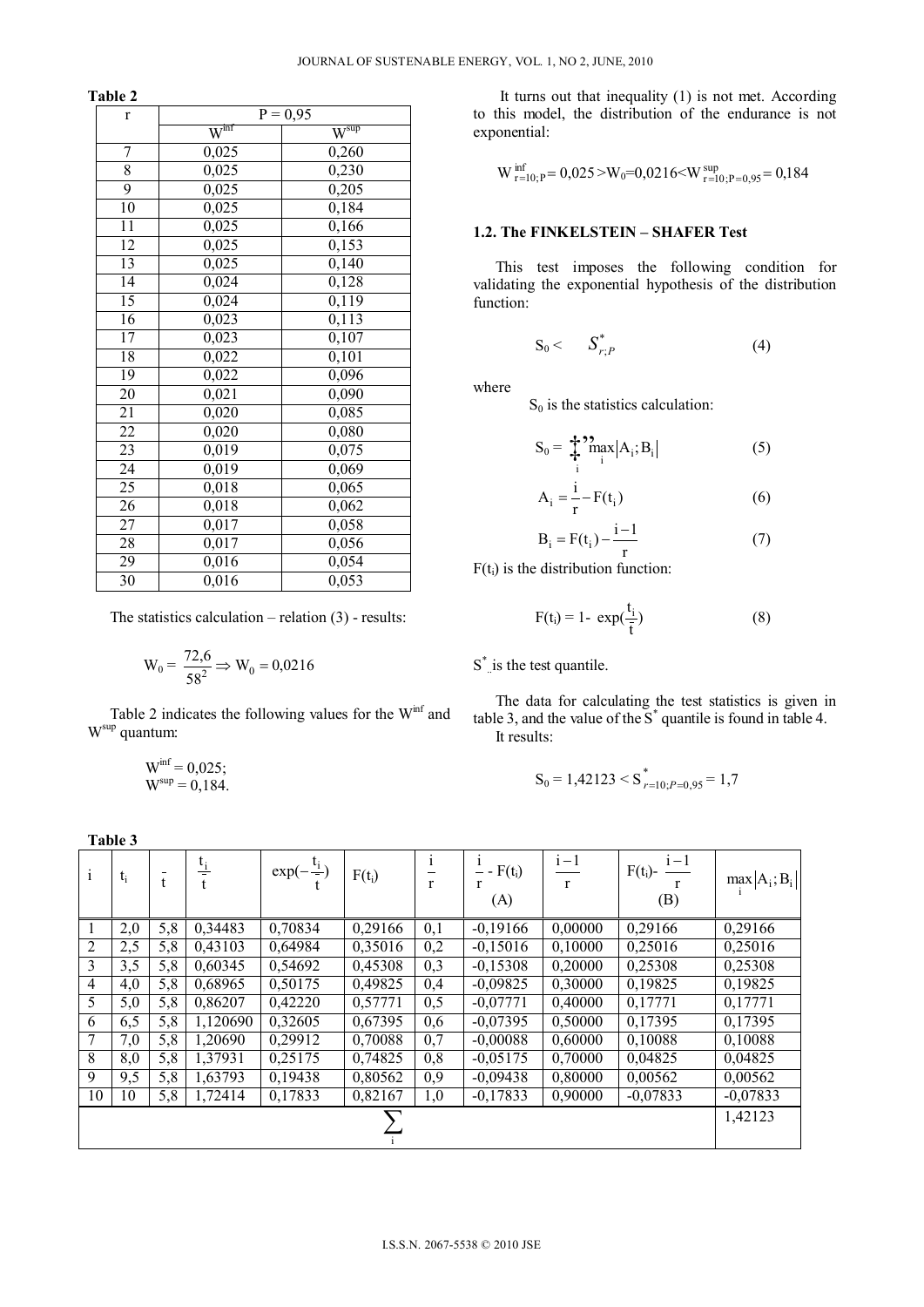| $\mathbf{r}$ | $\boldsymbol{S}_{r;P=0,95}^*$ | r  | $\boldsymbol{S}^*_{r;P=0,95}$ |
|--------------|-------------------------------|----|-------------------------------|
| 2            | 0,96                          | 12 | 1,82                          |
| 3            | 1,13                          | 13 | 1,87                          |
| 4            | 1,23                          | 14 | 1,92                          |
| 5            | 1,32                          | 15 | 1,98                          |
| 6            | 1,40                          | 16 | 2,02                          |
| 7            | 1,48                          | 17 | 2,08                          |
| 8            | 1,56                          | 18 | 2,12                          |
| 9            | 1,62                          | 19 | 2,16                          |
| 10           | 1,70                          | 20 | 2,21                          |
| 11           | 1,75                          | 25 | 2,42                          |

**Table 4** 

Given that the condition (4) is met, it results that the endurance distribution of the cable boxes is exponential. This conclusion will be reconfirmed following the use of another model for checking the exponential character of the endurance distribution function for the products analyzed.

#### **1.3. The HARTLEY test**

This model is preferred if the sequence of the values of the independent variable – operating times – is characterized by fluctuating amplitudes of the following intervals:

$$
\Delta t_{i} = t_{i} - t_{i-1} \tag{9}
$$

Table 5 evidences this state of events – oscillating  $\Delta t_i$ intervals:

| anıe |  |
|------|--|
|------|--|

| $\overline{i}$ | $t_i$          | $t_{i-1}$      | $\Delta t_i$ |
|----------------|----------------|----------------|--------------|
| 1              | $\overline{2}$ | 0              | $\sqrt{2}$   |
| $\overline{2}$ | 2,5            | $\overline{2}$ | 0,5          |
| 3              | 3,5            | 2,5            | 1            |
| 4              | $\overline{4}$ | 3,5            | 0,5          |
| 5              | 5              | $\overline{4}$ | $\mathbf{1}$ |
| 6              | 6,5            | 5              | 1,5          |
| 7              | 7              | 6,5            | 0,5          |
| 8              | 8              | 7              | 1            |
| 9              | 9,5            | 8              | 1,5          |
| 10             | 10             | 9,5            | 0,5          |

Statistics calculation of the test is deduced from the expression:

$$
H_c = \frac{\max_{i} \varphi(t_i)}{\min_{i} \varphi(t_i)}
$$
(10)

where

$$
\varphi(t_i) = [n - (i-1) \Delta t_i] \tag{11}
$$

Statistics  $H_c$  calculation is given in table 6:

**Table 6**

| i              | $i-1$          | $n-(i-1)$ | $\Delta t_{\rm i}$ | $\varphi(t_i)$ |        | $\max \varphi t_i$ min $\varphi t_i$ |
|----------------|----------------|-----------|--------------------|----------------|--------|--------------------------------------|
| 1              | 0              | 30        | $\overline{c}$     | 60,00          | 60,00  | $\star$                              |
| $\overline{2}$ | 1              | 29        | 0.5                | 14,50          | $\ast$ | $\star$                              |
| 3              | $\overline{2}$ | 28        | 1                  | 28,00          | $\ast$ | $\star$                              |
| 4              | 3              | 27        | 0.5                | 13,50          | $\ast$ | $\star$                              |
| 5              | 4              | 26        |                    | 13,00          | $\ast$ | $\star$                              |
| 6              | 5              | 25        | 1,5                | 16,67          | $\ast$ | $\ast$                               |
| 7              | 6              | 24        | 0.5                | 12,00          | $\ast$ | $\star$                              |
| 8              | 7              | 23        |                    | 23,00          | $\ast$ | $\star$                              |
| 9              | 8              | 22        | 1,5                | 14,67          | $\ast$ | $\star$                              |
| 10             | 9              | 21        | 0.5                | 10,50          | $\ast$ | 10,50                                |

In Table 6, *n* represent the number of the cable boxes included in the entire lot : *n=10*.

$$
H_c = \frac{60,00}{10,50} \Rightarrow H_c \cong 5,7
$$

The compatibility condition of the exponential hypothesis with the endurance distribution of the products imposes the following inequality:

$$
H_c < H_{r;P} \tag{12}
$$

The values of the  $H_{r=10}$   $_{P=0.95}$  quantile are given in table 7:

| Table 7 |                |                |                |  |  |
|---------|----------------|----------------|----------------|--|--|
|         | $\overline{P}$ | r              | $H_{r;P}$      |  |  |
|         |                | $\overline{2}$ | 39,0           |  |  |
|         |                | $\overline{3}$ | 87,5           |  |  |
|         |                | 4              | 142            |  |  |
|         |                | 5              | 202            |  |  |
|         |                | 6              | 266            |  |  |
|         | $P=0,95$       | 7              | 333            |  |  |
|         |                | 8              | 403            |  |  |
|         |                | 9              | 475            |  |  |
|         |                | 10             | 550            |  |  |
|         |                |                |                |  |  |
|         |                | .              | .              |  |  |
|         |                |                | $\rangle$ >5,7 |  |  |

As

$$
H_c = 5.7 \ll H_{r=10; P=0.95} = 550,
$$

It results that the statistical distribution of the endurance of cable boxes under analysis from the volume set  $r = 10$ , is exponential.

## **2. ASSESSMENT OF THE AVERAGE ENDURANCE OF THE PRODUCTS IN THE LOT**

The volume of the entire lot the endurance of which is going to be determined is  $n = 30$  products, and of those of the presented statistic is  $r = 10$ .